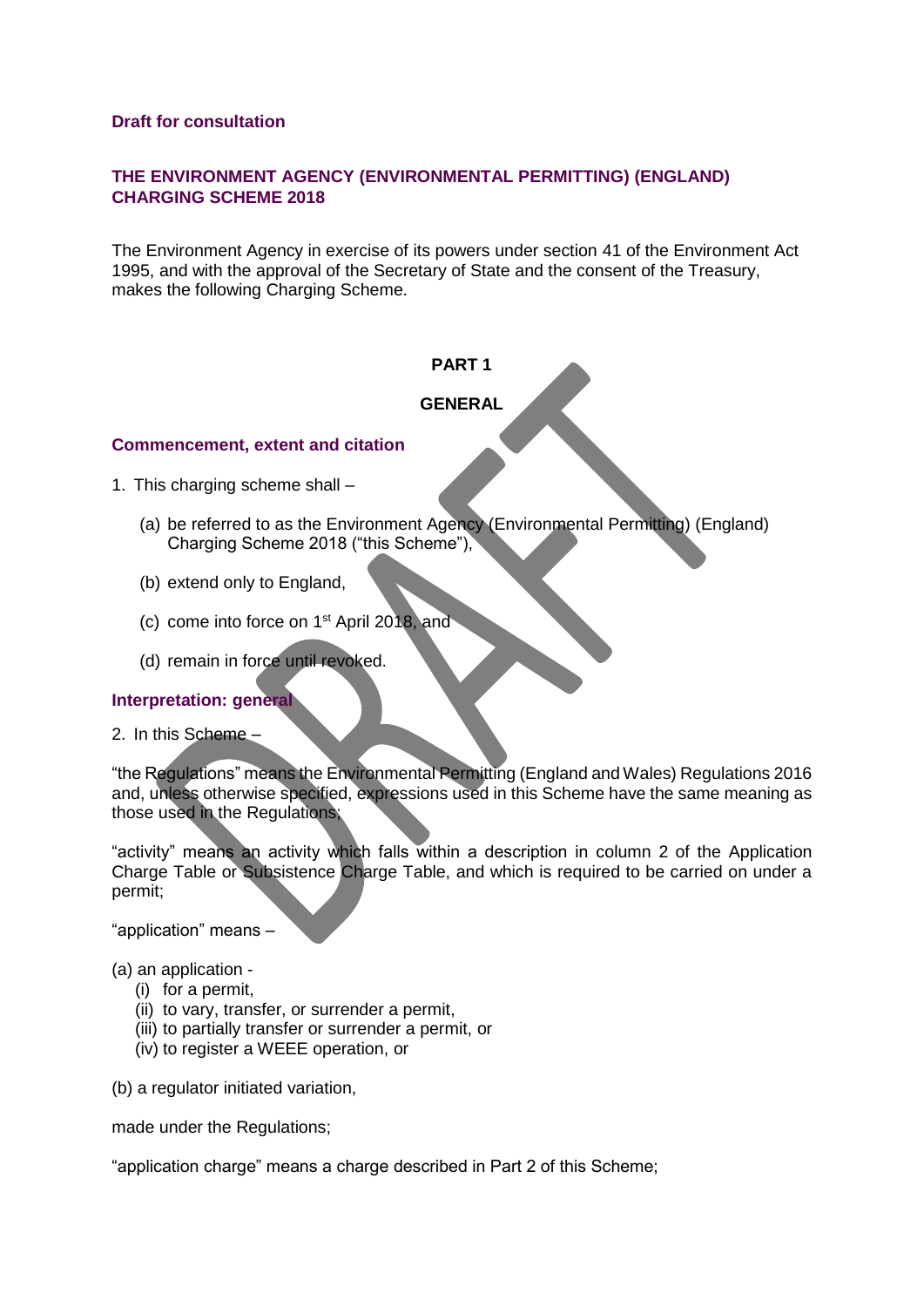"Application Charge Table" means the Table with that title in the Schedule to this Scheme;

"DAA installation" means an installation which does not include the carrying on of an activity described in Part 2 of Schedule 1 to the Regulations, and which is not a low impact installation;

"financial year" means the 12 months ending on  $31<sup>st</sup>$  March;

"local authority installation" means a Part A (2) activity, a Part B activity or a small waste incineration plant in relation to which the Agency is the regulator by virtue of a direction made under regulation 33;

"low impact installation" has the meaning given in the Schedule;

"nuclear site" has the meaning given in the Regulations but also includes a site which would require a nuclear site licence under the Nuclear Installations Act 1965, were it not exempt from this requirement by virtue of other legislation;

"relevant local authority charging scheme" means the Local Authority Permits for Part A(2) Installations and Small Waste Incineration Plant (Fees and Charges) (England) Scheme 2017, or the Local Authority Permits for Part B Installations and Mobile Plant and Solvent Emission Activities (Fees and Charges)(England) Scheme 2017, as the case may be;

"relevant time and material costs" means –

- (a) in relation to a specified radioactive substances activity, those costs and expenses
	- (i) incurred by the Agency in the determination of an application (including preapplication advice) or the annual subsistence of a permit, based on an hourly rate of £240 in relation to key technical work in relation to a specified radioactive substances activity, and £125 in any other case,

(ii) in the case of a radioactive substances activity carried on at a nuclear site, incurred by the Food Standards Agency in carrying out its functions in relation to those matters, or

- (b) in any other case, those costs and expenses incurred by the Agency in relation to the relevant matters described in this Scheme, based on an hourly rate of –
	- (i) £84, in the case of charges arising under paragraphs13(9) (in relation to medium combustion plant or specified generators only), or14(1)(a) and (b) of this Scheme,
	- (ii) £125, in the case of charges arising under paragraph 14(1)(d) of this Scheme, or
	- (iii) £100 in any other case,

as notified from time to time by the Agency to the operator (including by way of estimates, subject to later reconciliation);

"specified flood risk activity" means a flood risk activity which –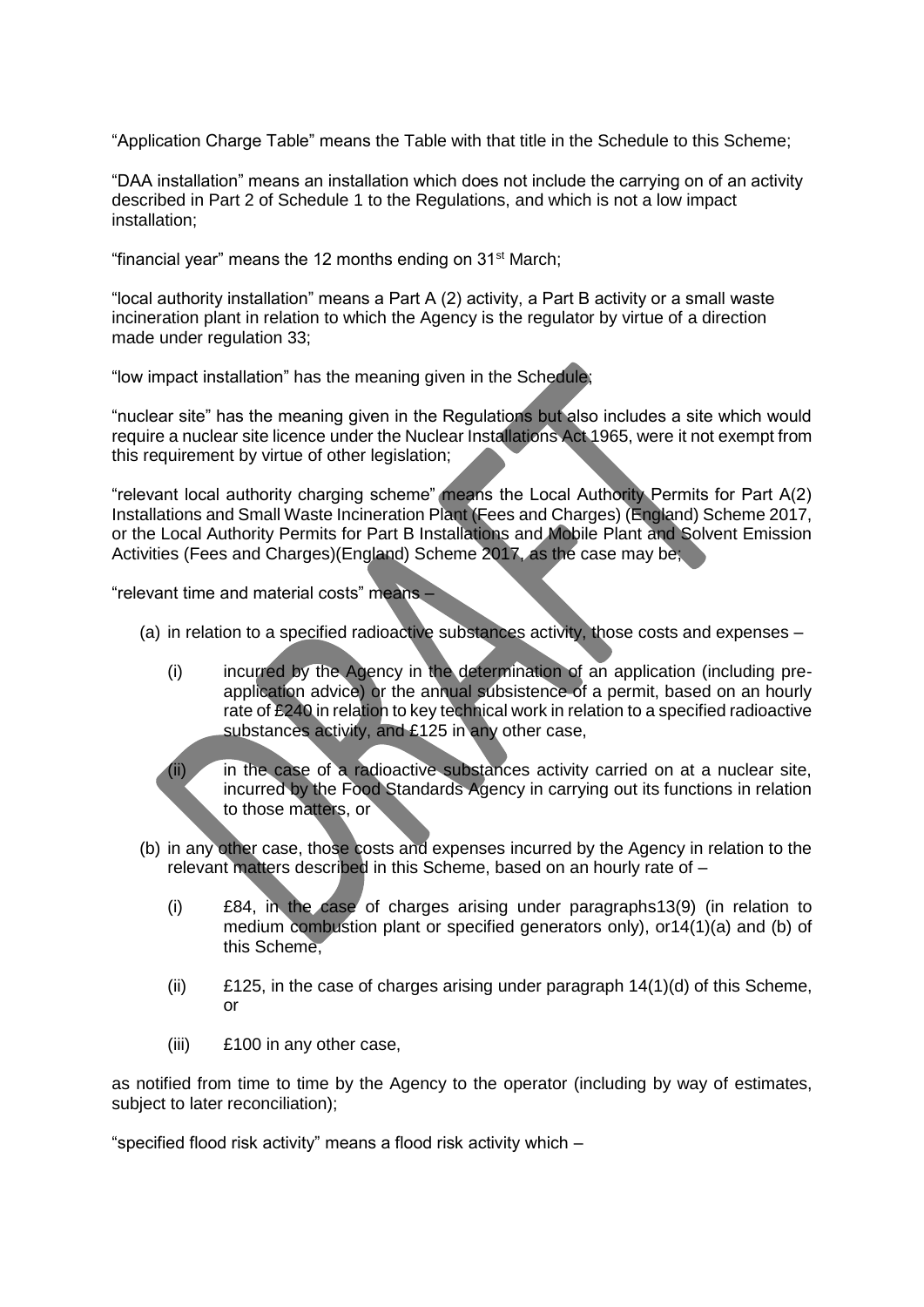- (a) consists of works of repair or recovery relating to damage caused by a storm of similar scale and impact to the storms known as "Desmond" or "Eva", and
- (b) where the application for a permit to authorise that activity is made within 12 months of the last day on which the damage occurred;

"specified radioactive substances activity" means a radioactive substances activity –

- (a) carried on at a nuclear site, or
- (b) which involves the accumulation or disposal of radioactive waste at a regulated facility permitted for the accumulation and then disposal of radioactive waste to land;

"subsistence charge" means a charge described in Part 3 of this Scheme,

"Subsistence Charge Table" means the table with that title in the Schedule to this Scheme.

### **Liability to pay charges**

- 3. The persons set out below shall be liable to pay the charges under this Scheme
	- (a) in respect of an application charge, the person or persons
		- (i) applying to hold a permit,
		- (ii) holding the permit to which the application relates, or
		- (iii) applying for the transfer of a permit, or
	- (b) in respect of a subsistence charge, the holder of the permit in respect of which the charge is payable.

#### **Time of payment**

- 4. Charges payable under this Scheme shall be due and payable in full at the following times on or after the 1<sup>st</sup> April 2018 -
	- (a) subject to sub-paragraph (b), an application charge is payable on the making of an application;
	- (b) the following application charges are payable on demand
		- (i) charges arising under paragraph 10;
		- (ii) charges where the application charge is the relevant time and material costs;
	- (c) subject to sub-paragraph (d), a subsistence charge is payable annually on  $1<sup>st</sup>$  April;
	- (d) the following subsistence charges are payable on demand
		- (i) a charge arising in the first year in which a permit is granted or in which the charge becomes payable;
		- (ii) any case where the subsistence charge is the relevant time and material costs;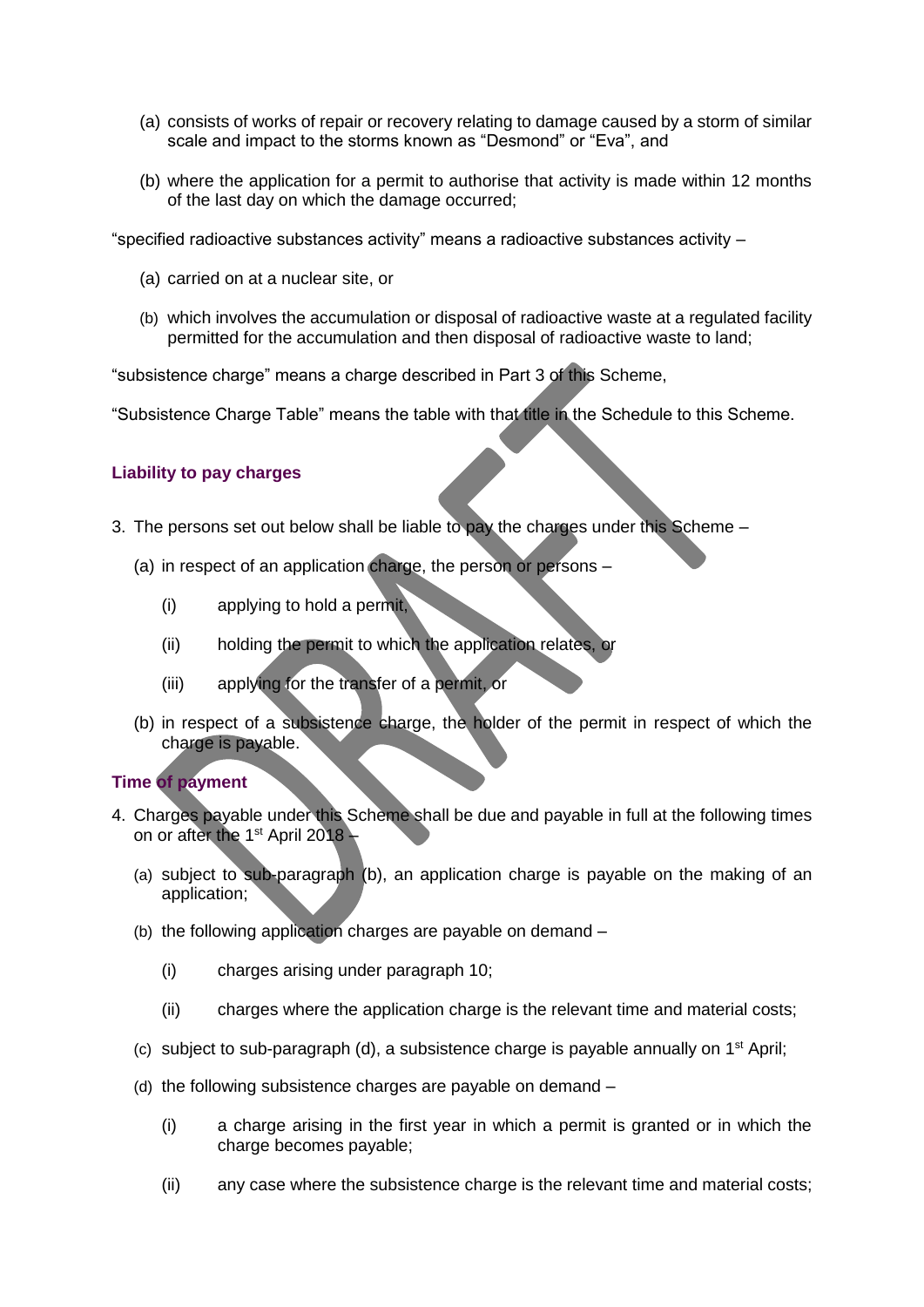- (iii) any charges arising after  $1<sup>st</sup>$  April in any year, under paragraph 15 of this Scheme;
- (e) all other charges are payable on demand.

#### **Abatement of charges**

5. The Agency may, by notice to the person liable for the charge, waive or reduce any charge specified in this Scheme if it considers it to be significantly disproportionate in a particular case, having regard to the actual costs and expenses incurred or to be incurred by the Agency in relation to a particular application or subsistence period.

#### **Revocation**

6. The Environmental Permitting Charging Scheme 2014 (as amended) which came into effect on 1<sup>st</sup> April 2014 is revoked, in so far as it relates to the charges set out in this Scheme, for any period on or after 1<sup>st</sup> April 2018.

# **PART 2**

# **APPLICATION CHARGES**

#### **Interpretation of this Part**

7. In this Part –

"administrative application" means an application which the Agency considers to be of a purely administrative nature;

"ammonia emissions risk assessment", bio-aerosol risk assessment", "dust management plan", "fire prevention plan", noise management plan", "odour management plan" and "pests management plan" mean the assessments and plans with those titles described in guidance published by the Agency on Gov.UK;

"application amendment" means a request to make an amendment to an application which the Agency considers requires further public consultation;

"asset management plan" means a plan under which the water companies operate for a five year period;

"combined sewer overflow" and "emergency overflow" have the meanings given in the Schedule;

"farming installation" means an installation falling within Section 6.9 of Part 2 of Schedule 1 to the Regulations;

"further information notice" means a notice served under paragraph 4 of Part 1 of Schedule 5 to the Regulations;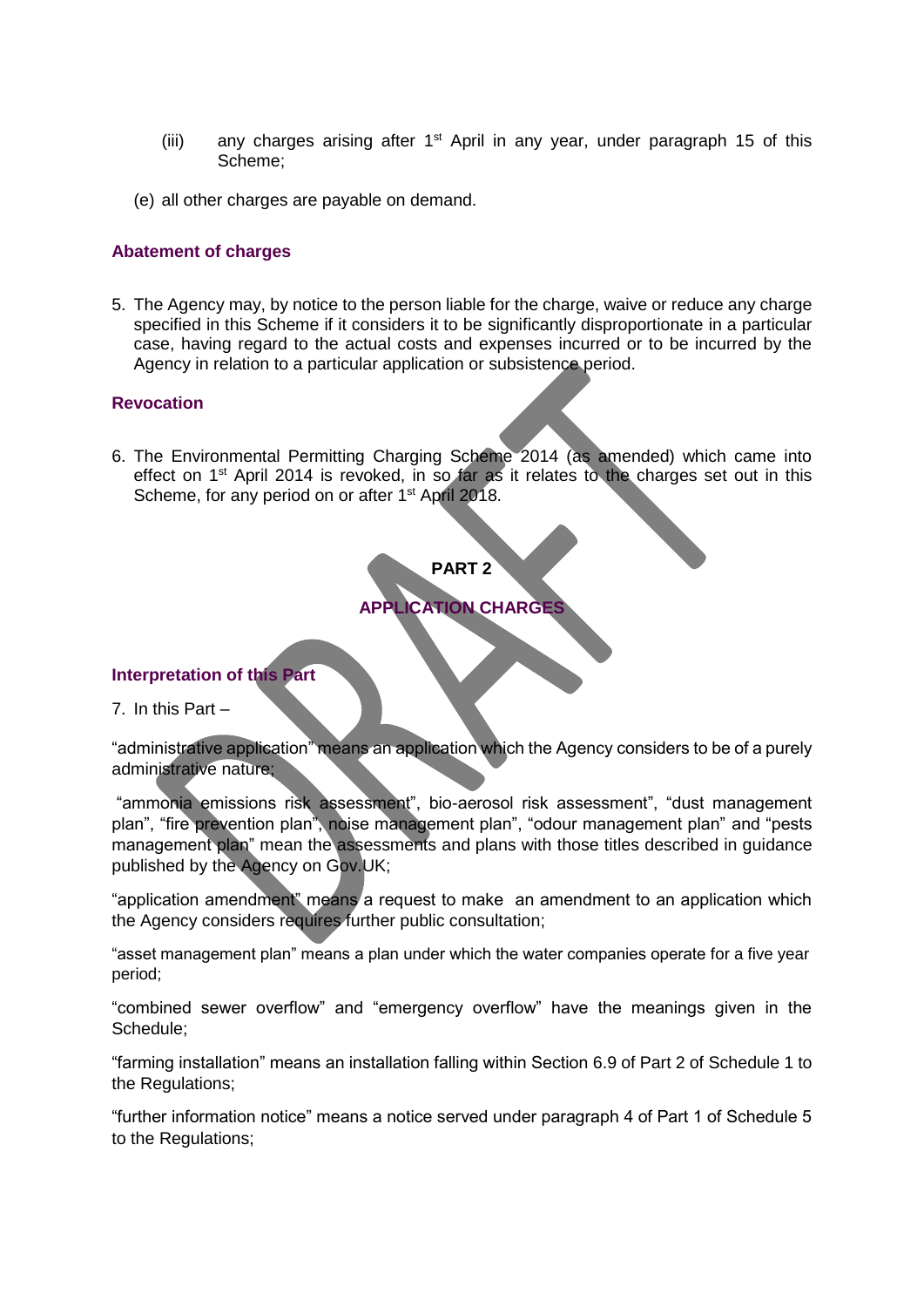"high public interest application" means an application which the Agency considers requires enhanced public participation in accordance with its public participation statement published under regulation 60 of the Regulations;

"low risk surrender activity" means –

- (a) an activity comprising the permanent deposit of waste, in relation to which the operator has received confirmation from the Agency that a low risk or basic surrender application can be made, in accordance with the guidance in "The surrender of permits for the permanent deposit of waste", version 2, published by the Agency in December 2012, or
- (b) any other activity, in relation to which the operator has received confirmation from the Agency that intrusive investigation is not required in accordance with the criteria in box 1 of "Site condition report – guidance and templates", (H5), version 3, published by the Agency in April 2013;

"minor variation" and "normal variation" have the meanings given in the Schedule;

"novel activity " means an activity of a type which has not previously been authorised by the Agency;

"pre-application advice" means advice given by the Agency in relation to a proposed application for a permit, which goes beyond basic assistance and signposting to guidance;

"relevant charge" means the charge applicable to an activity which is the subject of one of the types of application or regulator initiated variation set out in columns 3 to 8 of the Application Charge Table;

"sensitive location assessment" means an assessment of the risks to a European Site within the meaning of the Conservation of Habitats and Species Regulations 2017;

"waste recovery plan" means a plan submitted to the Agency in order to demonstrate that a proposed activity is a waste recovery operation within the meaning of the Waste Framework Directive.

# **Application charges - general**

8. (1)Except in the case of an administrative application or an application for a permit to authorise a specified flood risk activity, an application charge is payable for an application made under the Regulations.

(2) Subject to sub-paragraph (3) and paragraphs (9) and (10), the application charge shall be the total of the relevant charges applicable to all the activities which are the subject of the application.

(3) Where more than one activity is the subject of an application for a permit, the relevant charge shall be reduced for each activity, except the one for which the largest charge is payable, by 75% where every activity is a flood risk activity, or in any other case by –

- (a) 90% for all those activities which fall within the same activity description in column 2 of the Application Charge Table, and
- (b) 50 % for any other activities which are reasonably associated with each other.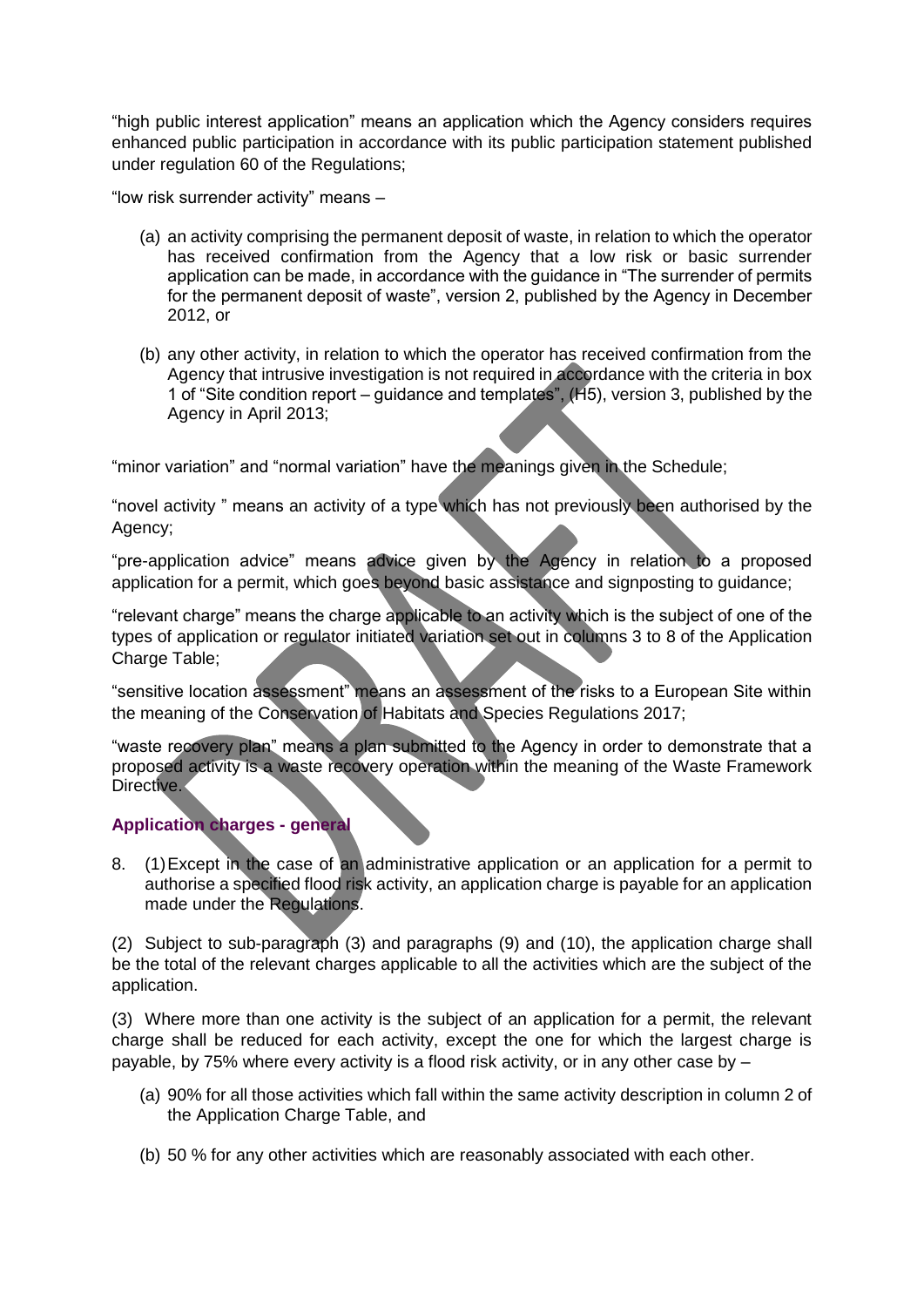## **Application charges – special cases**

- 9. (1) In the case of the following applications, the application charge shall be the relevant time and materials costs –
	- (a) an application which relates to a specified radioactive substances activity, a novel activity, or the Agency`s functions under the Ship Recycling Facilities Regulations 2015;
	- (b) an application submitted as part of a staged procedure agreed with the Agency.

(2) In the case of applications made in relation to the following installations, the application charges shall be  $-$ 

- (a) for a local authority installation, the applicable charge under the relevant local authority charging scheme;
- (b) for a DAA installation, 90% of the charge applicable to the activity which most closely resembles the DAA installation.
- (3) The application charge for registration of a WEEE operation shall be £1,452.
- (4) In the case of an application to vary a permit
	- (a) where the application is to authorise the operation of an activity which is not already authorised by that permit, the charge shall be the permit application charge applicable to that activity;
	- (b) where the application is to apply standard rules to an activity, the charge shall be the permit application charge applicable to an activity subject to those standard rules;
	- (c) where the application is to vary a permit which authorises only flood risk activities, the applicable charge shall be £68 in the case of a minor variation, and £204 in the case of any other variation;
	- (d) where the application relates to event duration monitoring of combined sewer overflows or emergency overflows for asset management plan 6, under a permit authorising a water discharge or groundwater activity by a sewerage undertaker, the charge shall be £903.
- (5) In the case of an application to transfer a permit
	- (a) where the application relates to only part of the permit, the transfer charge shall be the total of the transfer and normal variation charges applicable to all the activities authorised by the permit at the time of the application;
	- (b) where more than one application to transfer a permit from a single transferor to a single transferee are made reasonably contemporaneously, the transfer charge for each such application, (except the one for which the largest charge is payable, or any that relate to a radioactive substances activity or a landfill), shall be reduced by 80%.

(6) In the case of an application to surrender a permit or part of a permit  $-$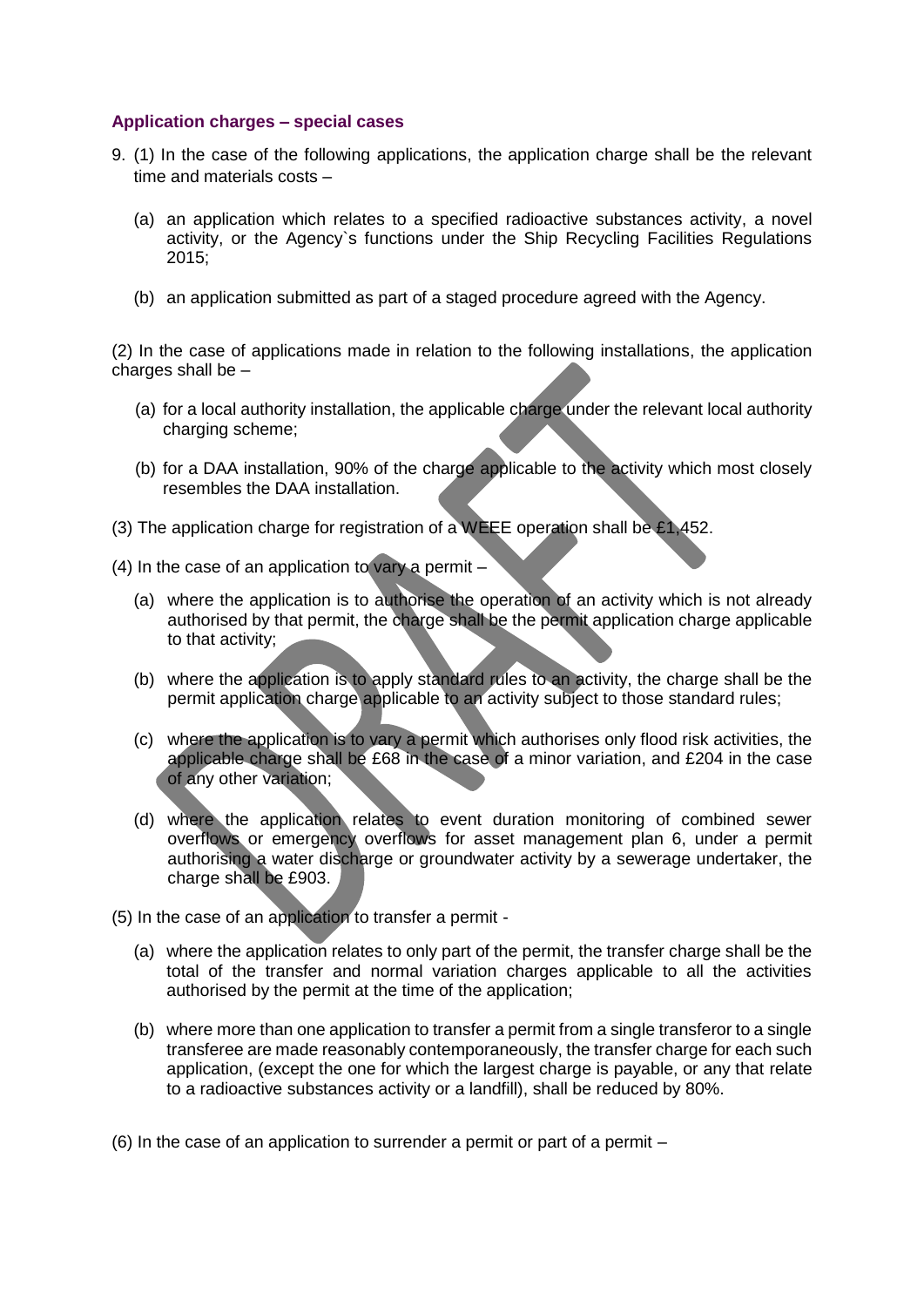- (a) the surrender charge shall be the total of the surrender charges applicable to all the activities that have at any time been authorised by the permit (or the part of the permit subject to the application), excluding any activities in relation to which surrender has already been accepted;
- (b) where an activity which is the subject of the application has not been put into operation, the surrender charge for that activity shall be £770;
- (c) where an activity is a low risk surrender activity, the surrender charge for that activity shall be reduced by 80%.

(7) In the case of a regulator initiated variation, the charge is equivalent to the charge that would have been payable if the variation had been made in response to an application.

### **Application charges – additional charges**

- 10. (1) The following additional charges apply
	- (a) £500, where the Agency incurs or will incur costs in relation to the advertisement of that application;
	- (b) £1,930, in relation to an application amendment;
	- (c) the relevant time and materials costs relating to pre-application advice.

(2) The following additional charges apply in relation to applications received after  $1<sup>st</sup>$  April  $2018 -$ 

- (a) where an application is returned because it is not duly made, a sum equal to 20% of the application charge, subject to a maximum of £1,500;
- (b) £1,200, in relation to the service by the Agency of a third or subsequent information notice in relation to the same issue;

(c) the relevant time and materials costs relating to a high public interest application, to the extent that those costs exceed the application charge;

- (d) submissions of the following plans and assessments
	- (i) £1,231, for a waste recovery plan or any variation or revision to a waste recovery plan;
	- (ii) except in relation to a flood risk activity, £779, for a sensitive location assessment;
	- (iii) except in relation to a farming installation, £1,241, for a bio-aerosol risk assessment, fire prevention plan, pest management plan or dust management plan;
	- (iv) £1,246, for an odour management plan or noise prevention plan;
	- (v) In relation to a farming installation, £620, for an ammonia emissions risk assessment or a bio-aerosol risk assessment.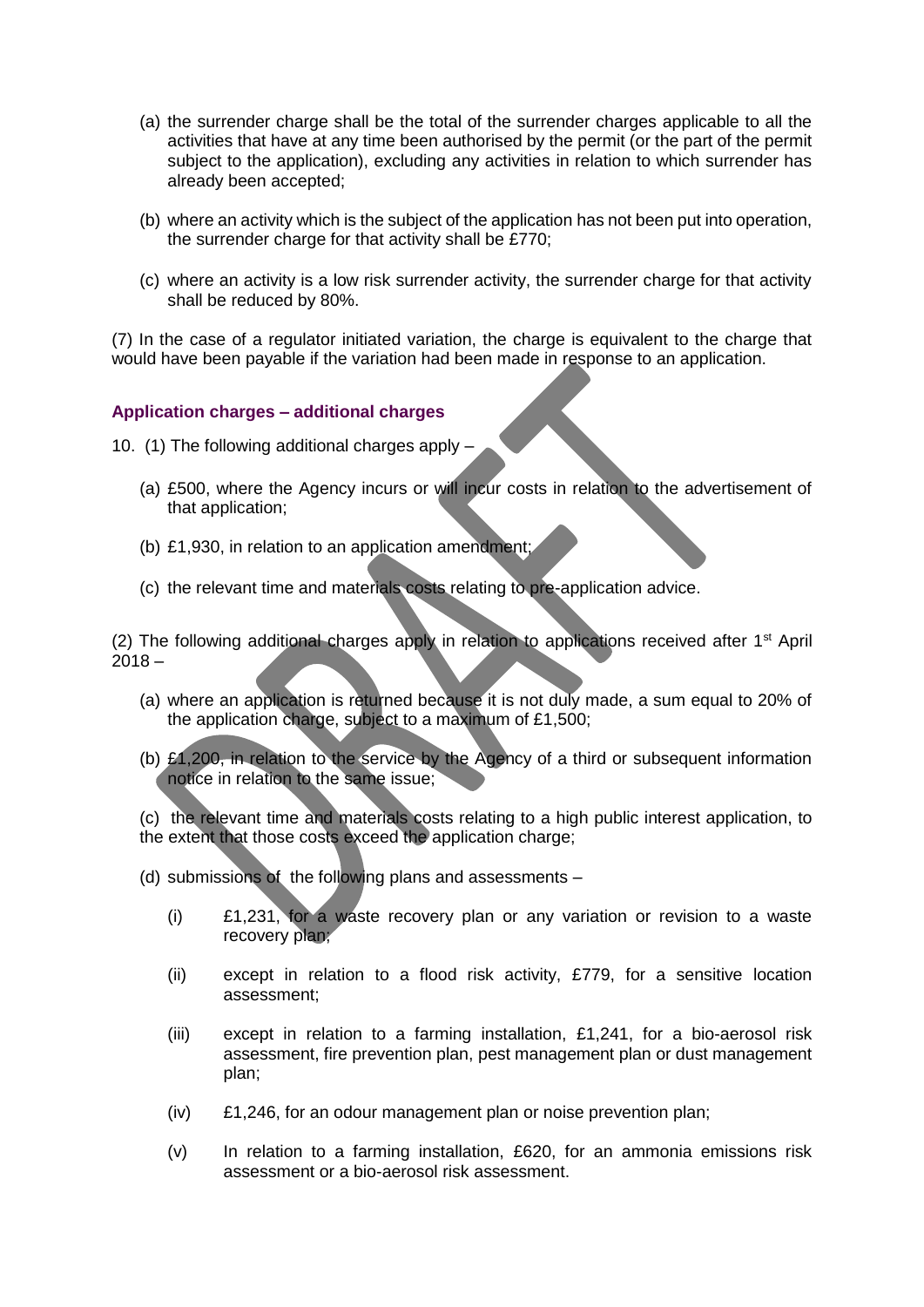# **PART 3**

# **SUBSISTENCE CHARGES**

## **Interpretation of this Part**

11. In this Part –

"accredited farming installation" has the meaning given in the Schedule;

"authorised activities" means all those activities authorised by a permit;

"compliance rating adjustment" means the relevant percentage figure set out in box 1 below, attributable to the compliance rating accorded to those authorised activities which are installations (excluding accredited farming installations) or waste operations by the Agency under the [Compliance Scheme] on 31st December in the calendar year preceding the year in which the charge is payable, or on the date on which the permit is first granted, if later –

Box 1

| <b>Band</b>                                     | в   | ັ   |     |     |
|-------------------------------------------------|-----|-----|-----|-----|
| Compliance   95<br>rating<br>adjustment<br>(% ) | 100 | 10⊾ | 150 | 300 |

"[Compliance Scheme]" means the scheme published on Gov.UK, titled "xxx", version 1;

"deployment application" means an application made under the conditions of a permit authorising the operation of mobile plant, to deploy that plant to a different site;

"deployment charge" means the charge applicable to an activity set out in the column titled "deployment charge" in the Subsistence Charge Table;

"hydraulic fracture plan" means a plan produced by the operator containing information on the hydraulic fracturing techniques to be carried out, including monitoring of fractures;

"intermittent discharge" means non-continuous sewage discharges from the sewerage network, sewage treatment systems or trade effluent processes where the discharge is to accommodate circumstances outside the control of the operator;

"materials facility notification" means a notification made by the operator of a materials facility under paragraph 1 of Part 2 of Schedule 9 to the Regulations;

"relevant activity charge" means the charge applicable to a single activity under the Subsistence Charge Table;

"type" and "volume", in relation to a water discharge activity, have the meanings given in the Schedule.

# **Application of subsistence charges**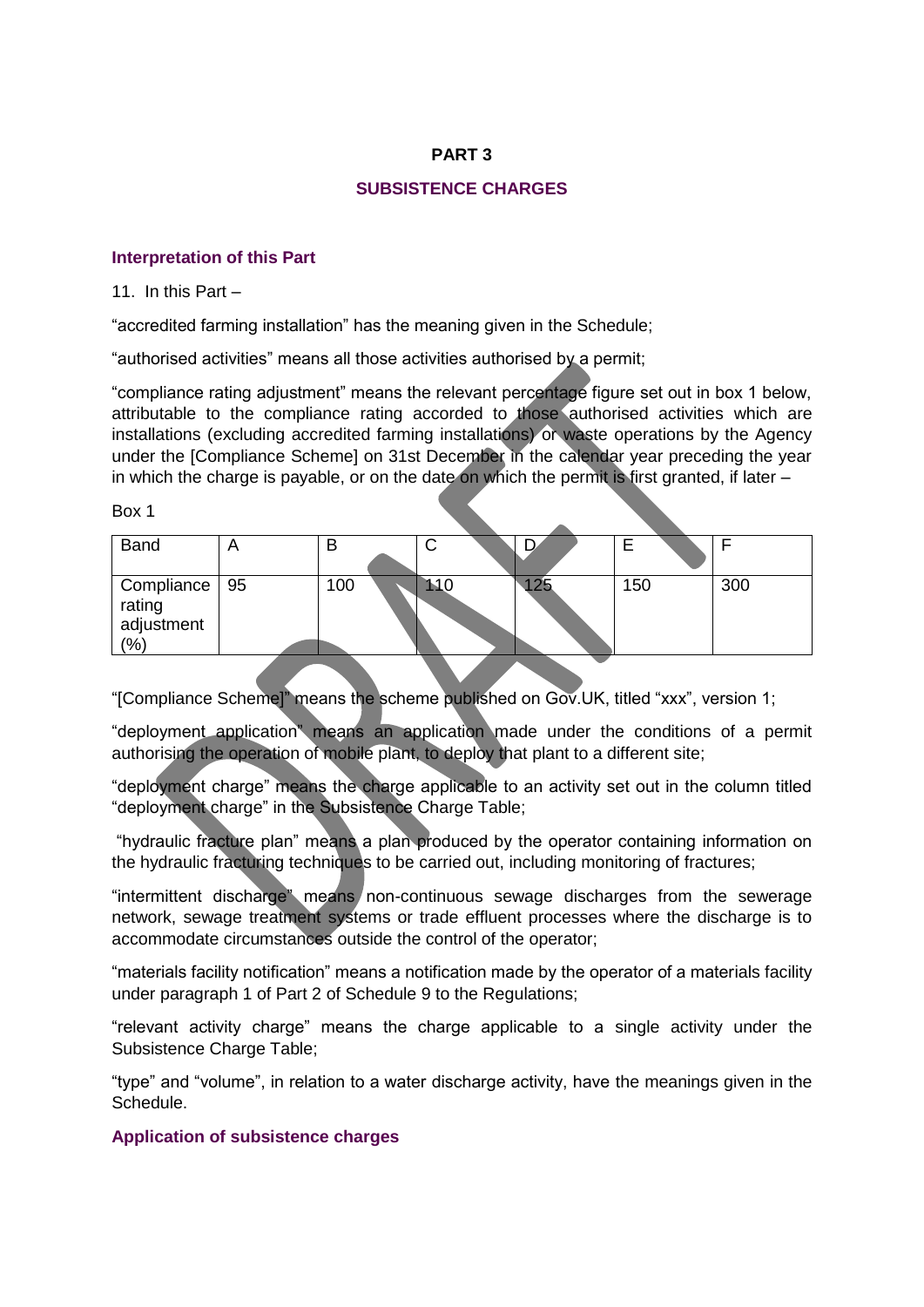12. (1) Subject to the other provisions of this paragraph, a subsistence charge is payable for the subsistence of a permit, for any full or part financial year during which that permit is in force.

(2) Except in a case where the annual charge is the relevant time and materials costs or the authorised activity falls within Part 2.6 of the Subsistence Charge Table, no subsistence charge is payable until either construction work in relation to, or the operation of, any of the authorised activities has commenced (whichever is the earlier).

(3) In the case of a permit authorising the operation of an activity from a specified date, the subsistence charge shall only be payable in relation to that activity, for any period following that specified date.

- (4) No subsistence charge is payable where a permit authorises only
	- (a) a specified flood risk activity,
	- (b) a flood risk activity where no compliance check is carried out in relation to that activity during the financial year, or
	- (c) a discharge of sewage effluent of a volume of 5 cubic metres or less from a domestic household or an organisation that operates for charitable purposes as defined in section 2 of the Charities Act 2006.

# **Subsistence charges – general**

13. (1) Subject to the other provisions of this paragraph, and to paragraphs 14 and 15, the subsistence charge shall be the total of the relevant activity charges applicable to the authorised activities, multiplied by the compliance rating adjustment (where this applies).

(2) No relevant activity charges falling within Part 2.3 of the Subsistence Charge Table apply except where the authorised activities –

- (a) are stand-alone water discharge or groundwater activities, or
- (b) fall within one or more description in Parts 2.8, 2.11, 2.16 or 2.17.

(3) Where any of the authorised activities fall within a description in Parts 2.4, 2.7 or 2.9 of the Subsistence Charge Table, no relevant activity charges shall apply except –

- (a) those contained in the relevant Part applicable to the authorised activities, and
- (b) any which fall within Part 2.16.

(4) Where any of the authorised activities fall within a description in Part 2.16 of the Subsistence Charge Table, the relevant activity charges for those activities shall be –

- (a) the highest applicable charge for any installation falling within that Table, and
- (b) the highest applicable charge for any other waste operation falling within that Table.

(5) Subject to sub-paragraph (6), where the authorised activities include a water discharge activity or groundwater activity consisting of the discharge of more than one effluent, a charge is made for each such effluent, whether or not they are discharged together or from one or more outlets.

(6) Except in the case of an intermittent discharge, where the effluents receive treatment together (or having been treated are then joined together for monitoring), the charge shall be the highest charge applicable to a single discharge of that type, having first aggregated the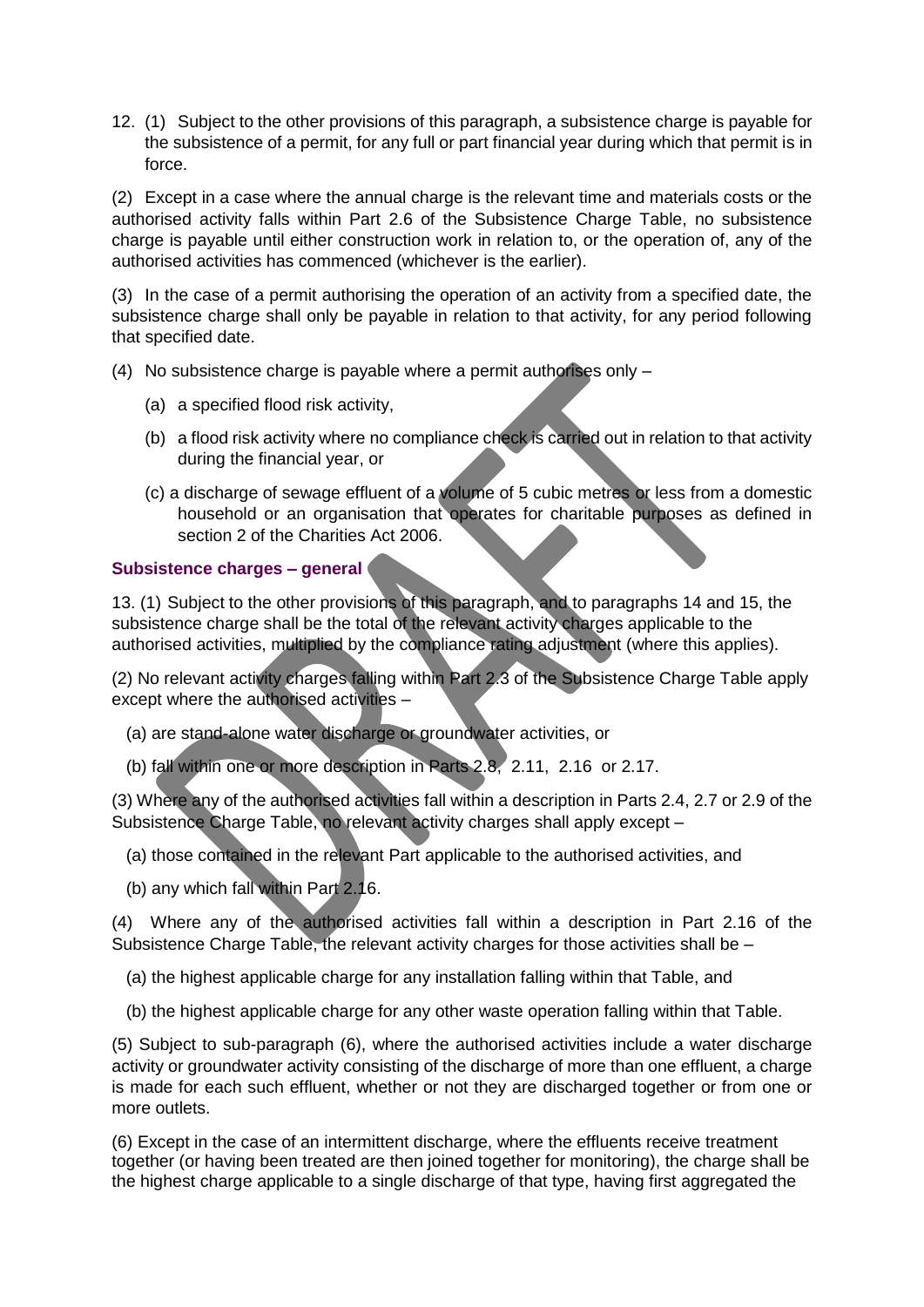volumes of all the discharges of that type, unless this results in a higher charge than would otherwise be payable.

(7) Where a permit authorises a water discharge activity or groundwater activity for no more than 6 days in each year, the charge shall be reduced by 44%.

(8) Unless sub-paragraph (7) applies, where a permit prevents a water discharge activity or groundwater activity from taking place for a period of at least three consecutive calendar months in a year, the charge shall be reduced by 4% for each such whole calendar month.

(9) Where the permit authorises a specified radioactive substances activity or a medium combustion plant or specified generator, the subsistence charge for those activities shall be the relevant time and material costs.

(10) In the case of a local authority installation, the subsistence charge shall be the applicable charge under the relevant local authority charging scheme.

#### **Subsistence charges – additional charges**

14. (1) Additional charges shall apply, consisting of the relevant time and materials costs relating to the following –

- (a) an unplanned event which causes or gives rise to a risk of significant harm to human health or the environment arising from the authorised activities;
- (b) a suspension notice;
- (c) an approval or agreement given by the Agency under a permit condition (except where no technical assessment is involved);
- (d) the approval and subsequent supervision of the implementation of, a hydraulic fracture plan.
- (2) The following additional charges apply –

 (a) £2,559, for every year where the authorised activities include a closed landfill which the Agency considers presents a significant risk to the Environment;

 (b) £672, for the first year of operation of any authorised activities which commence after 1 st April 2018;

(c) in relation to a deployment application, the applicable deployment charge;

 (d) £2,240 for the year in which a materials facility notification is made, subject to adjustment, pro rata, where the notification is in force for only part of a year. .

#### **Mid-year adjustments**

15. The following mid-year adjustments shall be made –

(a) in the case of a permit which, after the date on which the subsistence charge is payable in any year, is revoked or surrendered, or is varied in such a way as would affect the calculation of the subsistence charge, the charge shall be adjusted pro rata so that no charge, or the appropriate revised charge, is payable from the date on which the revocation, surrender, or variation (as the case may be), takes effect;